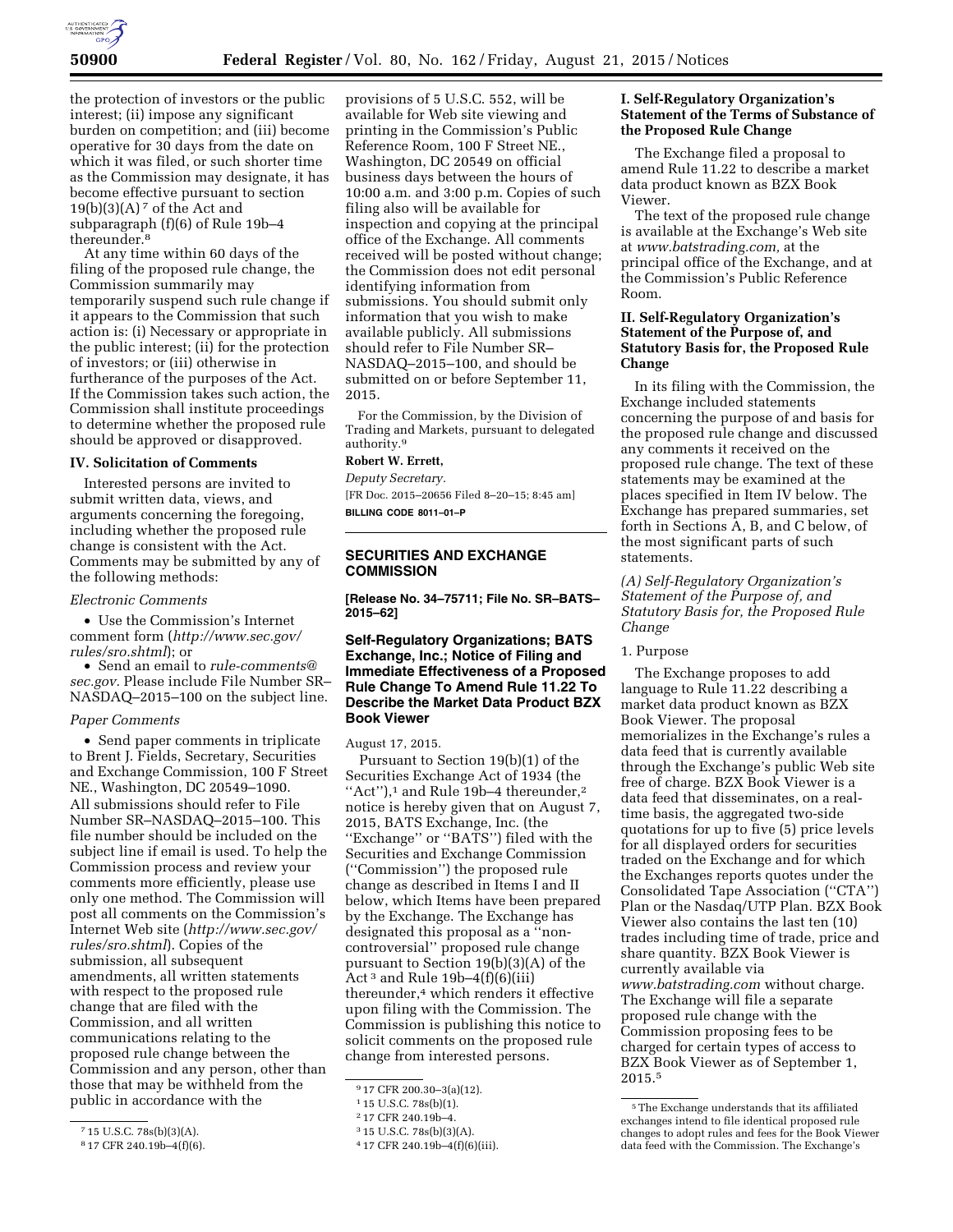# 2. Statutory Basis

The Exchange believes that the proposed rule change is consistent with Section  $6(b)$  of the Act, $6$  in general, and furthers the objectives of Section 6(b)(5) of the Act,<sup>7</sup> in particular, in that it is designed to prevent fraudulent and manipulative acts and practices, to promote just and equitable principles of trade, to remove impediments to and perfect the mechanism of a free and open market and a national market system, and to protect investors and the public interest, and that it is not designed to permit unfair discrimination among customers, brokers, or dealers. This proposal is in keeping with those principles in that it promotes increased transparency through the dissemination of BZX Book Viewer. The Exchange also believes this proposal is consistent with Section 6(b)(5) of the Act because it protects investors and the public interest and promotes just and equitable principles of trade by providing investors with an alternative for receiving market data as requested by market data vendors and purchasers that expressed an interest in exchange-only data for instances where consolidated data is no longer required to be purchased and displayed. The proposed rule change would benefit investors by facilitating their prompt access to real-time depth-of-book information contained in BZX Book Viewer. The proposed rule change also removes impediments to and perfect the mechanism of a free and open market and a national market system by memorializing in the Exchange's rules a data feed that is currently available through the Exchange's public Web site free of charge.

The Exchange also believes that the proposed rule change is consistent with Section 11(A) of the Act<sup>8</sup> in that it supports (i) fair competition among brokers and dealers, among exchange markets, and between exchange markets and markets other than exchange markets and (ii) the availability to brokers, dealers, and investors of information with respect to quotations for and transactions in securities. Furthermore, the proposed rule change is consistent with Rule 603 of Regulation NMS,<sup>9</sup> which provides that any national securities exchange that distributes information with respect to quotations for or transactions in an NMS stock do so on terms that are not

unreasonably discriminatory. BZX Book Viewer is accessed and subscribed to on a voluntary basis, in that neither the Exchange nor market data distributors are required by any rule or regulation to make this data available. Accordingly, distributors and subscribers can discontinue use at any time and for any reason.

In adopting Regulation NMS, the Commission granted self-regulatory organizations and broker-dealers increased authority and flexibility to offer new and unique market data to consumers of such data. It was believed that this authority would expand the amount of data available to users and consumers of such data and also spur innovation and competition for the provision of market data. The Exchange believes that the data products proposed herein are precisely the sort of market data products that the Commission envisioned when it adopted Regulation NMS. The Commission concluded that Regulation NMS—by lessening regulation of the market in proprietary data—would itself further the Act's goals of facilitating efficiency and competition:

[E]fficiency is promoted when broker-dealers who do not need the data beyond the prices, sizes, market center identifications of the NBBO and consolidated last sale information are not required to receive (and pay for) such data. The Commission also believes that efficiency is promoted when broker-dealers may choose to receive (and pay for) additional market data based on their own internal analysis of the need for such data.10

By removing ''unnecessary regulatory restrictions'' on the ability of exchanges to sell their own data, Regulation NMS advanced the goals of the Act and the principles reflected in its legislative history.

In addition, BZX Book Viewer removes impediments to and perfects the mechanism of a free and open market and a national market system because BZX Book Viewer provides investors with alternative market data and competes with similar market data product currently offered by the New York Stock Exchange, Inc. (''NYSE'') and the Nasdaq Stock Market LLC (''Nasdaq'').11 The provision of new

options for investors to receive market data was a primary goal of the market data amendments adopted by Regulation NMS.12 BZX Book Viewer is precisely the sort of market data product that the Commission envisioned when it adopted Regulation NMS.

### *(B) Self-Regulatory Organization's Statement on Burden on Competition*

The Exchange does not believe that the proposed rule change will result in any burden on competition that is not necessary or appropriate in furtherance of the purposes of the Act. The proposal is not intended to address any competitive issues, but rather to memorialize in the Exchange's rules a data feed that is currently available through the Exchange's public Web site free of charge. Nonetheless, the Exchange believes that the proposal will promote competition by the Exchange offering a service similar to that offered by the NYSE and Nasdaq.13 Thus, the Exchange believes this proposed rule change is necessary to permit fair competition among national securities exchanges. Therefore, the Exchange does not believe the proposed rule change will result in any burden on competition that is not necessary or appropriate in furtherance of the purposes of the Act.

# *(C) Self-Regulatory Organization's Statement on Comments on the Proposed Rule Change Received From Members, Participants or Others*

The Exchange has neither solicited nor received written comments on the

### **III. Date of Effectiveness of the Proposed Rule Change and Timing for Commission Action**

The Exchange has designated this rule filing as non-controversial under Section 19(b)(3)(A) of the Act<sup>14</sup> and paragraph (f)(6) of Rule 19b–4 thereunder.15 The proposed rule change effects a change that: (A) Does not significantly affect the protection of investors or the public interest; (B) does not impose any significant burden on competition; and (C) by its terms, does

12*See* Securities Exchange Act Release No. 51808 (June 9, 2005), 70 FR 37496, at 37503 (June 29, 2005) (Regulation NMS Adopting Release).

- 13*See supra* note 11.
- 14 15 U.S.C. 78s(b)(3)(A).

affiliates are EDGA Exchange, Inc., EDGX Exchange, Inc. and BATS Y-Exchange, Inc.

<sup>6</sup> 15 U.S.C. 78f.

<sup>7</sup> 15 U.S.C. 78f(b)(5).

<sup>8</sup> 15 U.S.C. 78k–1.

<sup>9</sup>*See* 17 CFR 242.603.

<sup>10</sup>*See* Securities Exchange Act Release No. 51808 (June 9, 2005), 70 FR 37496 (June 29, 2005) (File No. S7–10–04).

<sup>11</sup>*See* Nasdaq Rule 7023(a)(1)(C) (describing Nasdaq TotalView is a depth-of-book data feed that includes all orders and quotes from all Nasdaq members displayed in the Nasdaq Market Center as well as the aggregate size of such orders and quotes at each price level in the execution functionality of the Nasdaq Market Center). *See also* Nasdaq Book Viewer, a description of which is *available at [https://data.nasdaq.com/Book](https://data.nasdaq.com/Book_Viewer.aspx)*\_*Viewer.aspx* (last visited July 29, 2015). *See* NYSE OpenBook

*available at<http://www.nyxdata.com/openbook>* (last visited July 29, 2015) (providing real-time view of the NYSE limit order book). *See e.g.*, Securities Exchange Act Release No. 71775 (March 24, 2014), 79 FR 17627 (March 28, 2014) (SR–CBOE–2014– 021) (Notice of Filing and Immediate Effectiveness of Proposed Rule Change Related to the CBSX BBO Data Feed and the New CBSX Book Depth Data Feed).

<sup>15</sup> 17 CFR 240.19b–4.